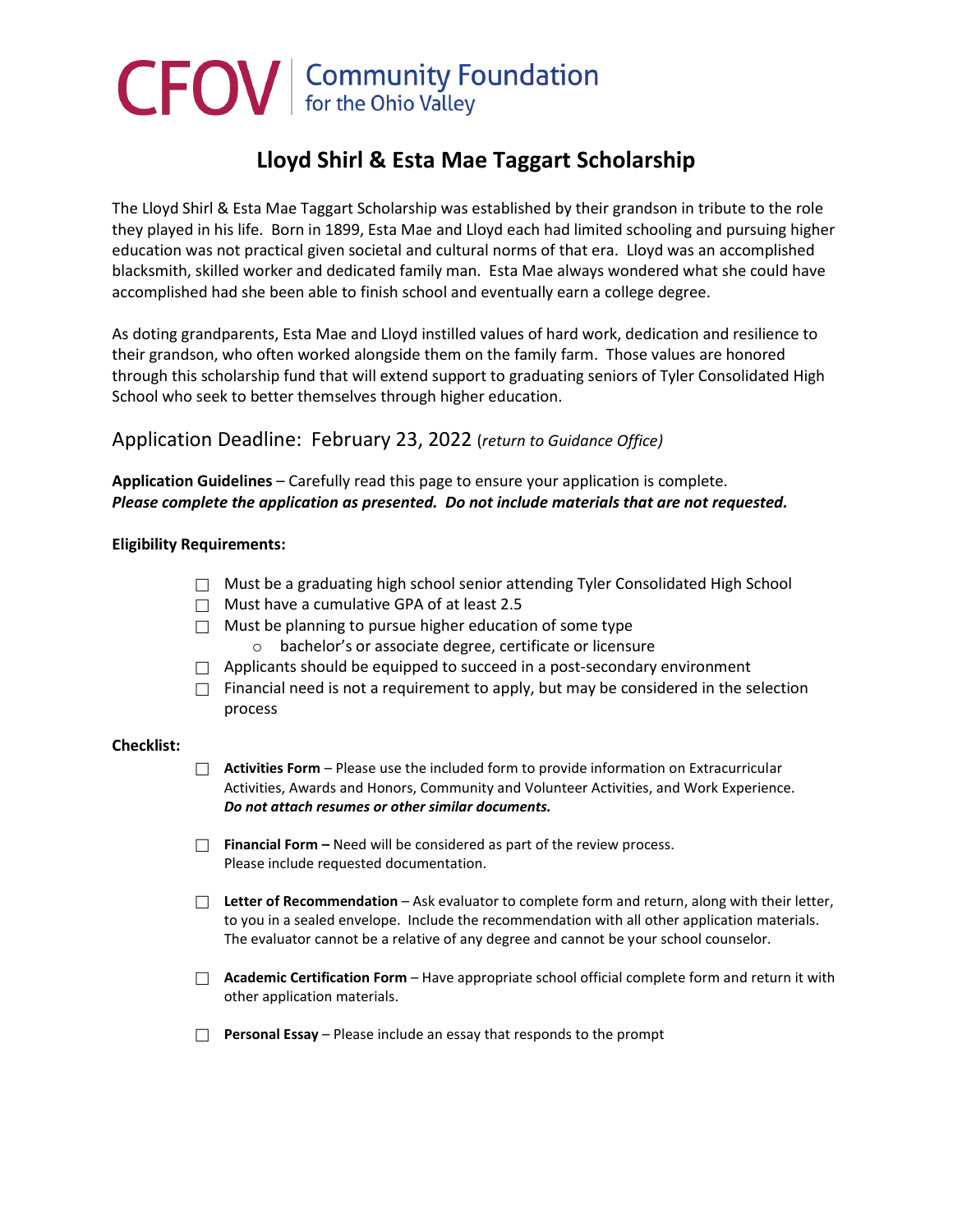#### Application: Lloyd Shirl & Esta Mae Taggart Scholarship

# **PERSONAL INFORMATION** Name: \_\_\_\_\_\_\_\_\_\_\_\_\_\_\_\_\_\_\_\_\_\_\_\_\_\_\_\_\_\_\_\_\_\_\_\_\_\_\_\_\_\_\_\_\_\_\_\_\_\_\_\_\_\_\_\_\_\_\_\_\_\_\_\_\_\_\_\_\_\_\_\_\_\_\_\_\_\_\_ Permanent Address: **Street or PO Box City City State Zip** What county do you live in?  $\Box$ Date of Birth: \_\_\_\_\_\_\_\_/\_\_\_\_\_\_\_\_\_/\_\_\_\_\_\_\_\_ Telephone: (\_\_\_\_\_\_\_) \_\_\_\_\_\_\_-\_\_\_\_\_\_\_ Email: \_\_\_\_\_\_\_\_\_\_\_\_\_\_\_\_\_\_\_\_\_\_\_\_\_\_\_\_\_\_\_\_\_\_\_\_\_\_\_\_\_\_\_\_\_\_\_\_\_\_\_\_\_\_\_\_\_\_\_\_\_\_\_\_\_\_\_\_\_\_\_\_\_\_\_\_\_\_\_ *\*be sure to use an email address you can access AFTER graduation* **ACADEMIC INFORMATION** Name of high school: \_\_\_\_\_\_\_\_\_\_\_\_\_\_\_\_\_\_\_\_\_\_\_\_\_\_\_\_\_\_\_\_\_\_\_\_\_\_\_\_\_\_\_\_\_\_\_\_\_\_\_\_\_\_\_\_\_\_\_\_\_\_\_\_\_\_\_ Name of school counselor: \_\_\_\_\_\_\_\_\_\_\_\_\_\_\_\_\_\_\_\_\_\_\_\_\_\_\_\_\_\_\_\_\_\_\_\_\_\_\_\_\_\_\_\_\_\_\_\_\_\_\_\_\_\_\_\_\_\_\_\_\_\_ High School Phone Number: (\_\_\_\_\_\_\_) \_\_\_\_\_\_\_-\_\_\_\_\_\_\_\_\_ **HIGER EDUCATION INFORMATION** Name of college/university/program in which you plan to enroll: \_\_\_\_\_\_\_\_\_\_\_\_\_\_\_\_\_\_\_\_\_\_\_\_\_\_\_\_\_\_\_\_\_\_\_\_\_\_\_\_\_\_\_\_\_\_\_\_\_\_\_\_\_\_\_\_\_\_\_\_\_\_\_\_\_\_\_\_\_\_\_\_\_\_\_\_\_\_\_\_\_\_\_\_\_ **Name City State** Have you been accepted?  $\Box$  Yes  $\Box$  No Full-time  $\Box$  Yes  $\Box$  No Part-time  $\Box$  Yes  $\Box$  No Anticipated area of study: example and the study of Program: Length of Program: Do you plan to live:  $\Box$  on campus  $\Box$  off campus  $\Box$  commute  $\Box$  unknown Do you meet the eligibility criteria for the WV Promise Scholarship?  $\Box$  Yes  $\Box$  No

Have you completed and submitted the FAFSA?

 $\Box$  Yes  $\Box$  No, but will  $\Box$  Not applicable to my future schooling  $\Box$  Unsure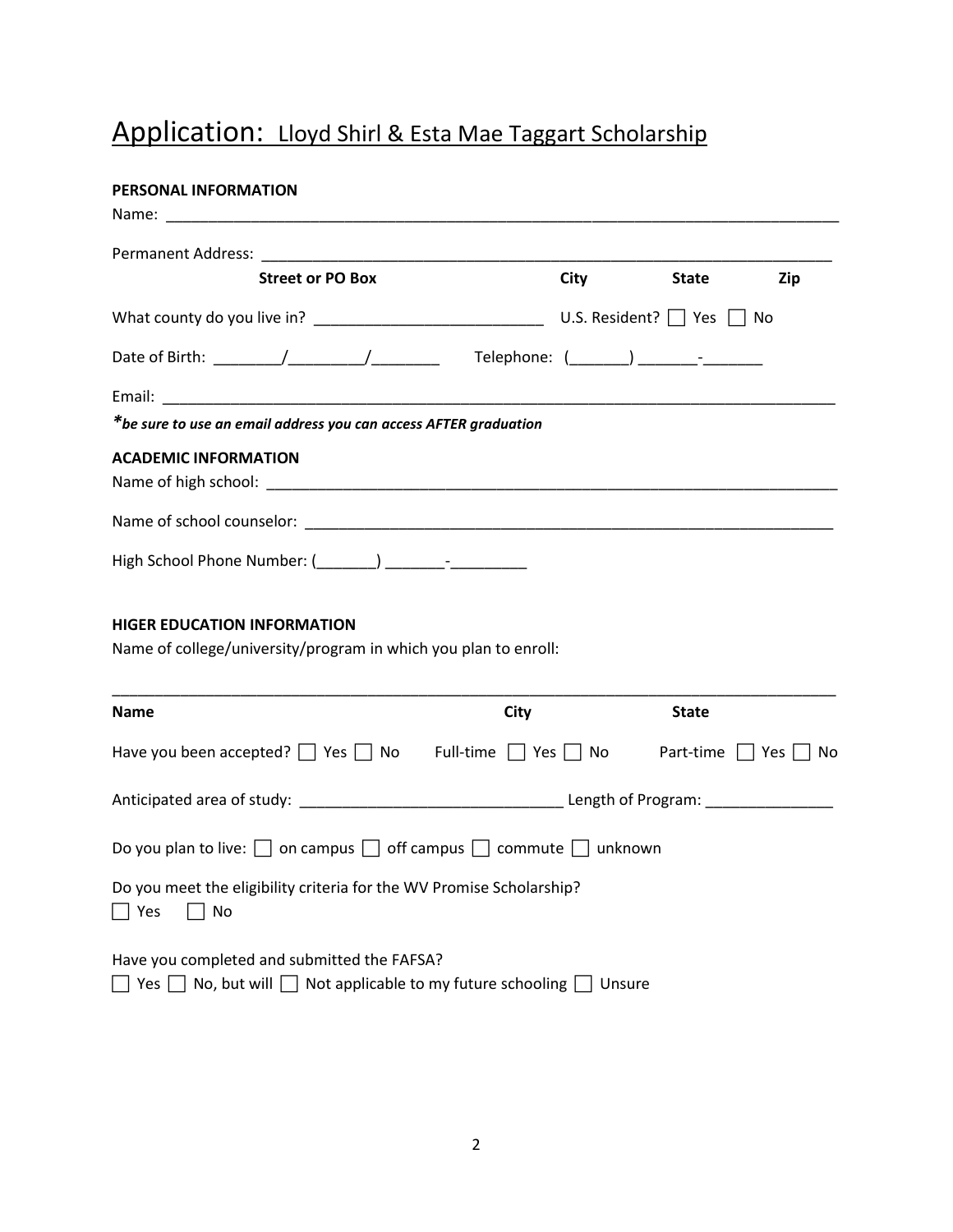# Activities Form

Please list extracurricular, community and personal activities in which you have participated during your high school experience. Include clubs, debate, school sports, student government, fine arts, volunteer work, youth programs, athletic programs, music, scouting, etc. If your involvement in any of the categories exceeds available space, please consider including those that make you most proud. *DO NOT INCLUDE ATTACHMENTS.*

| <b>Extracurricular Activities</b>     | $\overline{Year}$          |    |      |    | <b>Position Held</b> |  |
|---------------------------------------|----------------------------|----|------|----|----------------------|--|
|                                       | Fr                         | So | Jr   | Sr |                      |  |
|                                       |                            |    |      |    |                      |  |
|                                       |                            |    |      |    |                      |  |
|                                       |                            |    |      |    |                      |  |
|                                       |                            |    |      |    |                      |  |
|                                       |                            |    |      |    |                      |  |
|                                       |                            |    |      |    |                      |  |
|                                       |                            |    |      |    |                      |  |
|                                       |                            |    |      |    |                      |  |
| <b>Community/Volunteer Activities</b> |                            |    | Year |    | <b>Position Held</b> |  |
|                                       | Fr                         | So | Jr   | Sr |                      |  |
|                                       |                            |    |      |    |                      |  |
|                                       |                            |    |      |    |                      |  |
|                                       |                            |    |      |    |                      |  |
|                                       |                            |    |      |    |                      |  |
|                                       |                            |    |      |    |                      |  |
|                                       |                            |    |      |    |                      |  |
|                                       |                            |    |      |    |                      |  |
|                                       |                            |    |      |    |                      |  |
| <b>Awards and Honors</b>              | Year                       |    |      |    | <b>Comments</b>      |  |
|                                       | Fr                         | So | Jr   | Sr |                      |  |
|                                       |                            |    |      |    |                      |  |
|                                       |                            |    |      |    |                      |  |
|                                       |                            |    |      |    |                      |  |
|                                       |                            |    |      |    |                      |  |
|                                       |                            |    |      |    |                      |  |
|                                       |                            |    |      |    |                      |  |
|                                       |                            |    |      |    |                      |  |
|                                       |                            |    |      |    |                      |  |
| <b>Work Experience</b>                | <b>Dates of Employment</b> |    |      |    | <b>Position Held</b> |  |
|                                       |                            |    |      |    |                      |  |
|                                       |                            |    |      |    |                      |  |
|                                       |                            |    |      |    |                      |  |
|                                       |                            |    |      |    |                      |  |
|                                       |                            |    |      |    |                      |  |
|                                       |                            |    |      |    |                      |  |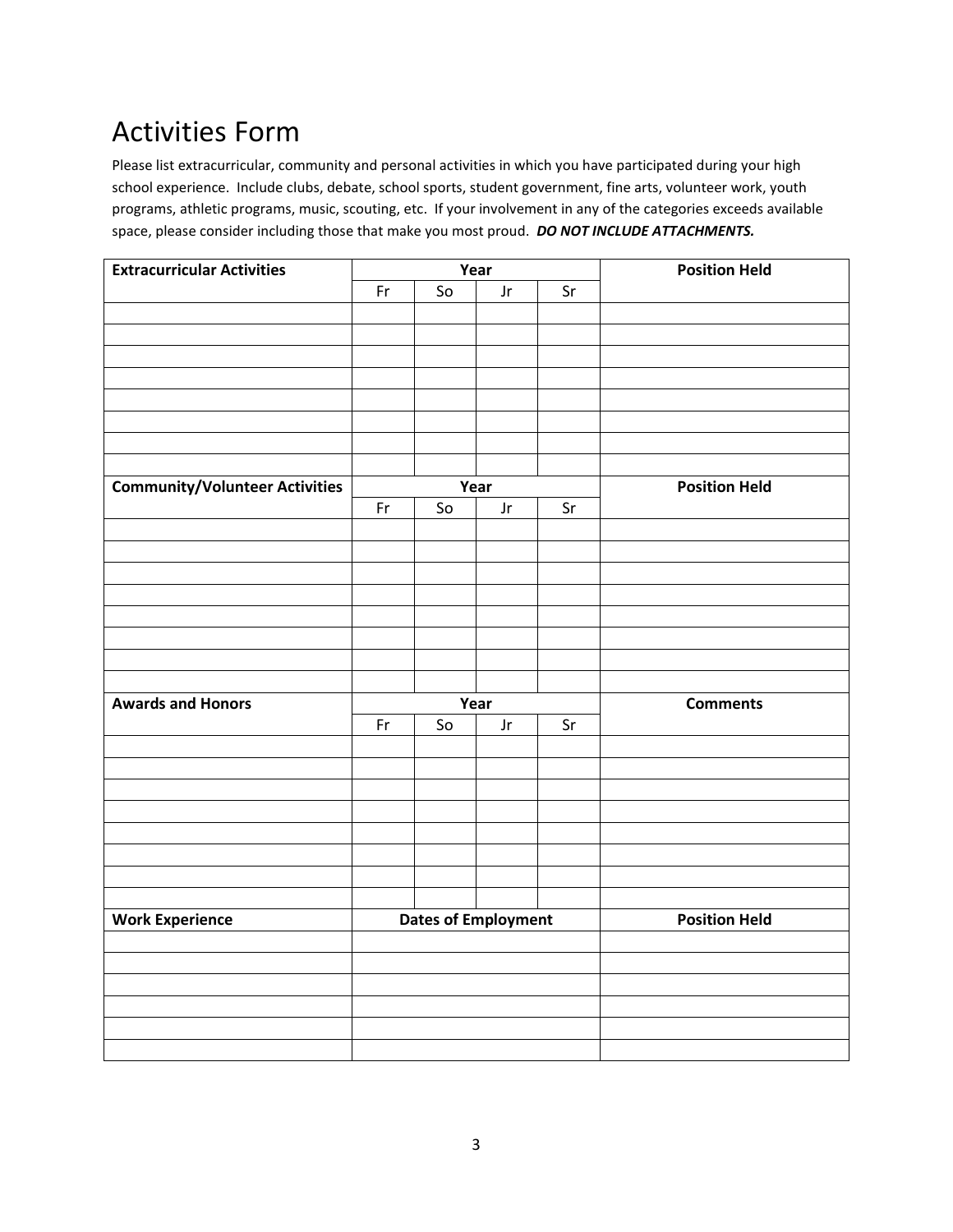### Recommendation Letter

*Signed and sealed letter must accompany this application.*

Name: Relationship:  $\Box$ 

When selecting someone to complete your recommendation, select someone who will be thorough in the review of your character. Select someone who knows you well and will be able to give a candid and unbiased evaluation. The evaluator cannot be a relative of any degree and cannot be your school counselor.

The evaluator should also provide a brief statement as to why he or she thinks you are most deserving of the scholarship, being mindful of the intention of this scholarship *(those planning to pursue some type of education beyond high school and have demonstrated the ability to succeed in a postsecondary environment).*

## Personal Essay

**On a separate sheet of paper**, please take the time to prepare a well-developed, well-written, grammatically correct personal essay that responds to the prompt. The essay should be no more than two typed pages.

**Essay Prompt:** *This scholarship was established in honor and memory of the donor's grandmother, who was a very influential person in his life. Please describe someone in your life who has influenced you and why. Consider reflecting upon the qualities that person possesses that you wish to model and how their influence has shaped your plans for the future.*

In general, there is no "correct" way to develop and prepare this essay. In writing about something that matters to you, you will convey a sense of yourself that will provide invaluable information during the evaluation process.

**I, the applicant, completed this application and certify that all information contained within is correct and true to the best of my knowledge.**

Signature \_\_\_\_\_\_\_\_\_\_\_\_\_\_\_\_\_\_\_\_\_\_\_\_\_\_\_\_\_\_\_\_\_\_\_\_\_\_\_\_\_\_ Date \_\_\_\_\_\_\_\_\_\_\_\_\_\_\_\_\_\_\_\_\_\_\_\_\_\_\_\_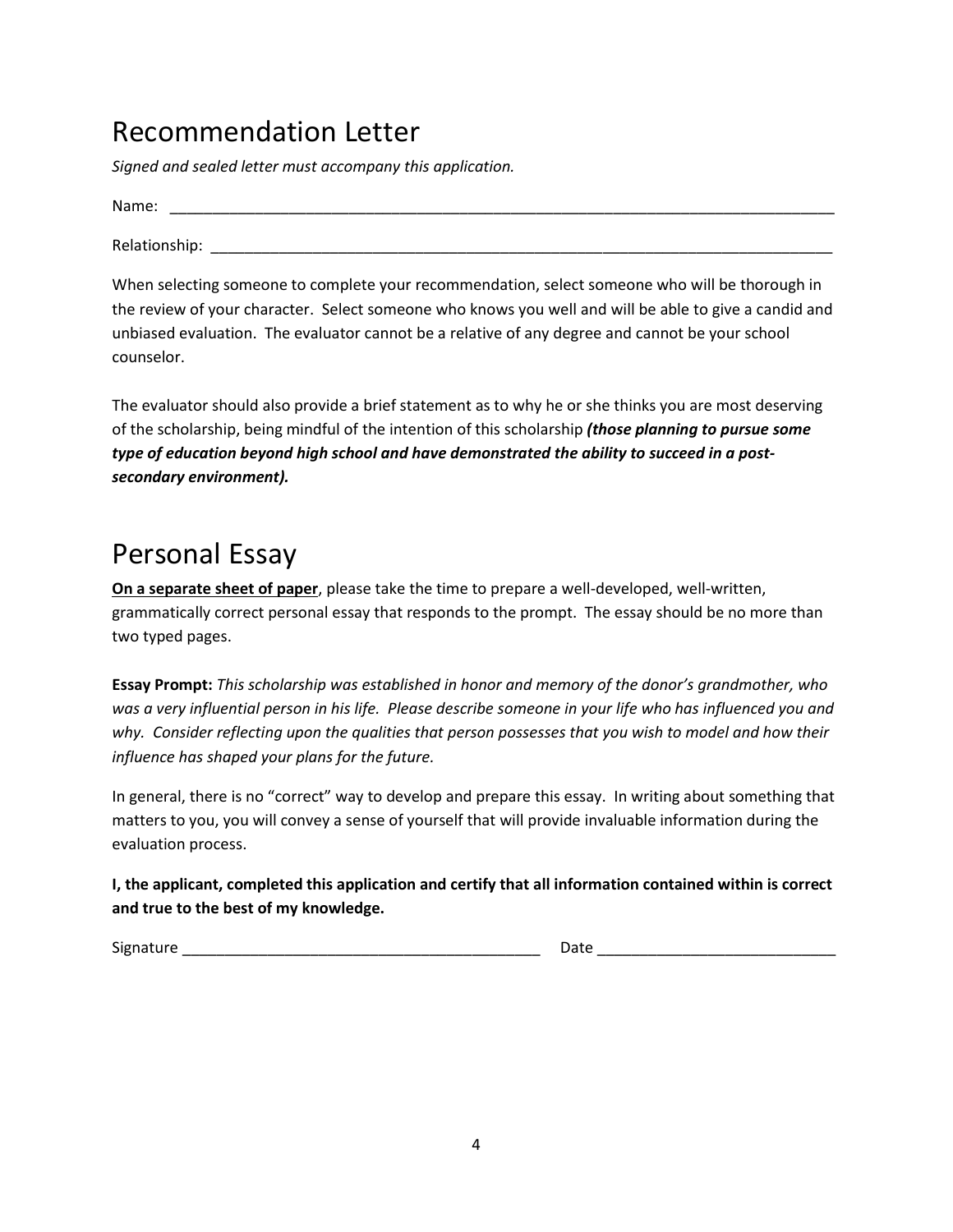## Letter of Recommendation Form

Application Deadline: February 23, 2022

**To Evaluator:** The applicant is applying for a scholarship with the Community Foundation for the Ohio Valley, Inc. Your evaluation is needed as part of the application process. The applicant has authorized you to release any information you feel would be helpful in reviewing his/her application. Your cooperation in providing this information is important to the selection of award recipients. Please return this form and your letter to the applicant in a sealed envelope with your signature across the seal. Your statement describing the applicant's character, school, and community leadership abilities, potential to succeed, and evidence of the applicant's strengths and weaknesses should not exceed one page.

*Remember, this scholarship is for the benefit of a student planning to pursue some type of education beyond high school who has demonstrated the ability to succeed in a post-secondary environment. Your letter should demonstrate your understanding of this scholarship's intention and how the applicant reflects those intentions.*

| How long have you known the applicant? |
|----------------------------------------|

An evaluation received with a broken seal will be rejected. Please be sure to seal and sign the envelope and return to applicant in order that it may be included along with the application packet.

The evaluator cannot be a relative of any degree and cannot be the applicant's school counselor.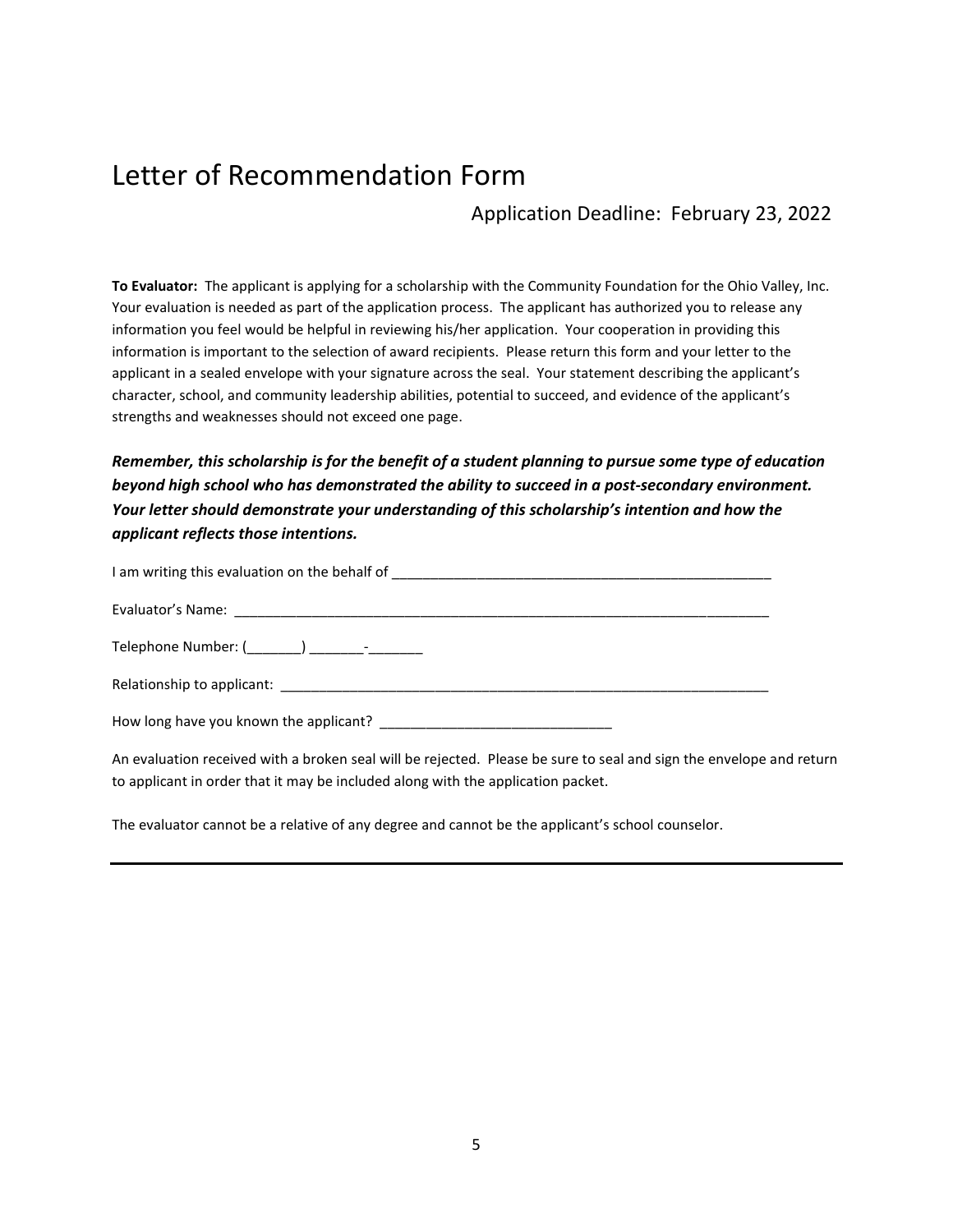## Financial Documentation

Financial need will be considered as part of the review process. In order to assist the selection committee in honoring the donor's wishes, please attach the following to your application:

#### **Documentation:**

Please include the page of the FAFSA Student Aid Report that provides your Expected Family Contribution (EFC). This is the ONLY page you need. Please do not include the full Student Aid Report or copies of tax returns.

If you wish, you may include a supplementary statement explaining circumstances that may impact financial need that are not apparent from the above financial information. For example, contributions expected/not expected from a non-custodial parent, educational expenses of siblings, medical expenses, etc.